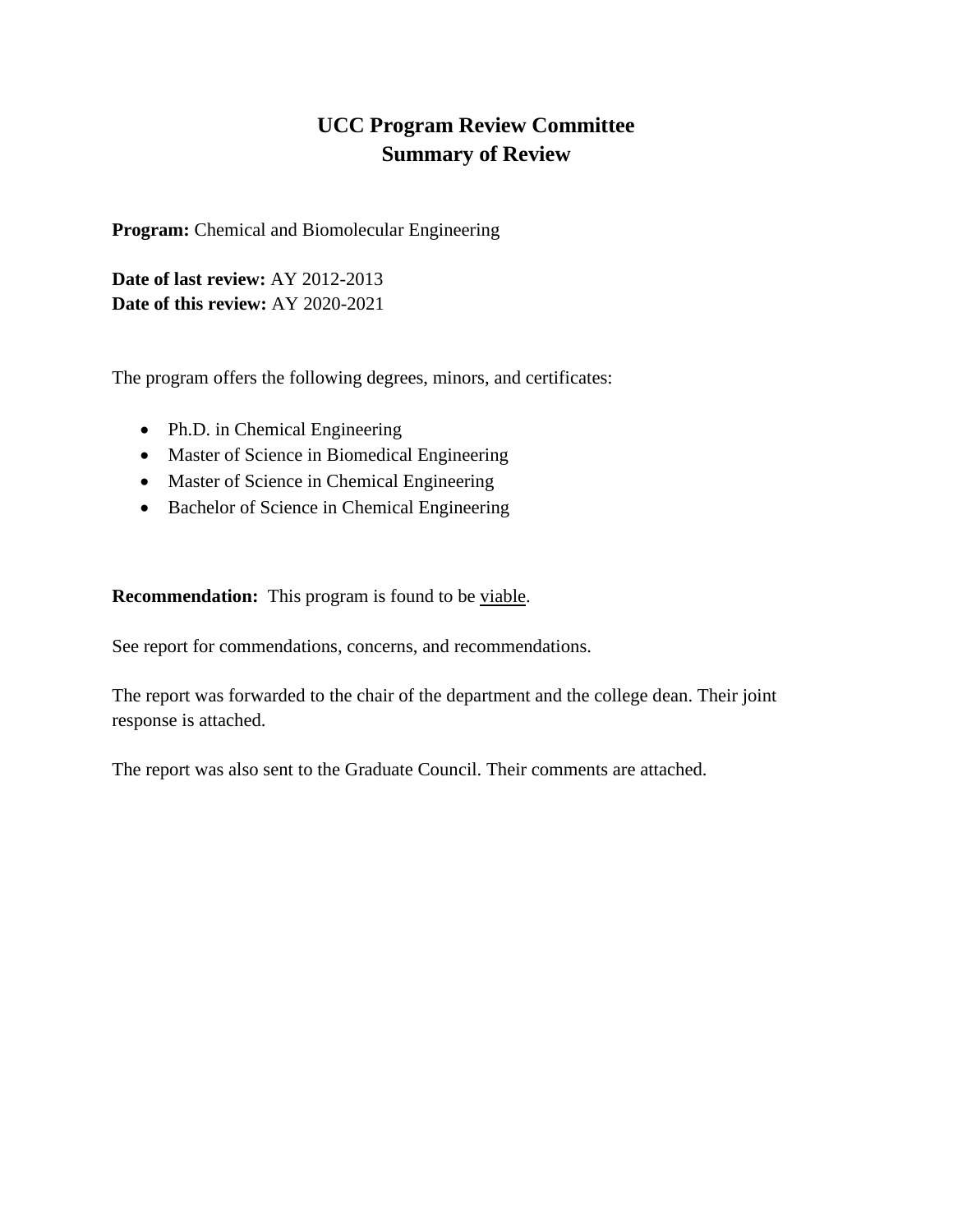## **Academic Program Review Department of Chemical and Biomolecular Engineering**

Review Committee Members: Geoff Dabelko, Professor and Associate Dean, Voinovich School of Leadership and Public Affairs, Ohio University Andre Palmer, Professor, Department of Chemical and Biomolecular Engineering, Ohio State University, External Reviewer Andrew Ross, Associate Professor, Department of Political Science, Ohio University Miriam Shadis, Associate Professor, Department of History, Ohio University

The committee visited the Department on February 18th and 19th, 2021 via Teams video conference meetings. We met with departmental leadership, faculty, staff, undergraduate students, graduate students, and the Russ College of Engineering Associate Dean for Research and Graduate Programs. The committee also viewed slide shows depicting research and instructional facilities.

This report is divided into seven sections, following the Ohio University Program Review Committee's questions for reviewers.

1. The program as a whole:

a. Is the current number and distribution of faculty sufficient to carry out the broad overall mission of the Department (Teaching; Research, Scholarship and Creative Activity; Service).

The department is composed of 12 tenure track faculty, with 1 faculty member on unpaid professional leave. The department breakdown by rank consists of 3 assistant professors (2 currently in the tenure and promotion process), 5 associate professors, and 4 full professors. The 11 faculty not currently on leave are capable of delivering the chemical engineering curriculum at the undergraduate and graduate levels. All core courses in the undergraduate curriculum are offered once per year. Therefore, the department is able to accomplish its teaching mission.

Individual faculty teaching load varies by level of research activity and release time buyout. Pretenure faculty and senior faculty with significant research teach 2+1 courses and are responsible for teaching an experiment in the unit operations lab (0.25 course). However, it is possible for research active faculty to buy out of teaching 2 courses with 30% release time to teach a minimum of 1 course. If post-tenure faculty are not research active, the teaching load is 2+2. As chair, Dr. Young teaches 2+1 courses. Teaching assignments are fair, and mechanisms are in place to reduce teaching loads for junior faculty and faculty involved in research. Without new hires, it is anticipated that teaching loads will increase.

Average research expenditures for the last 2 academic years ranged from \$300,000 \$400,000/faculty, with the majority of funding coming from research associated with the ICMT center. Currently, nine faculty have funding. This level of funding is excellent.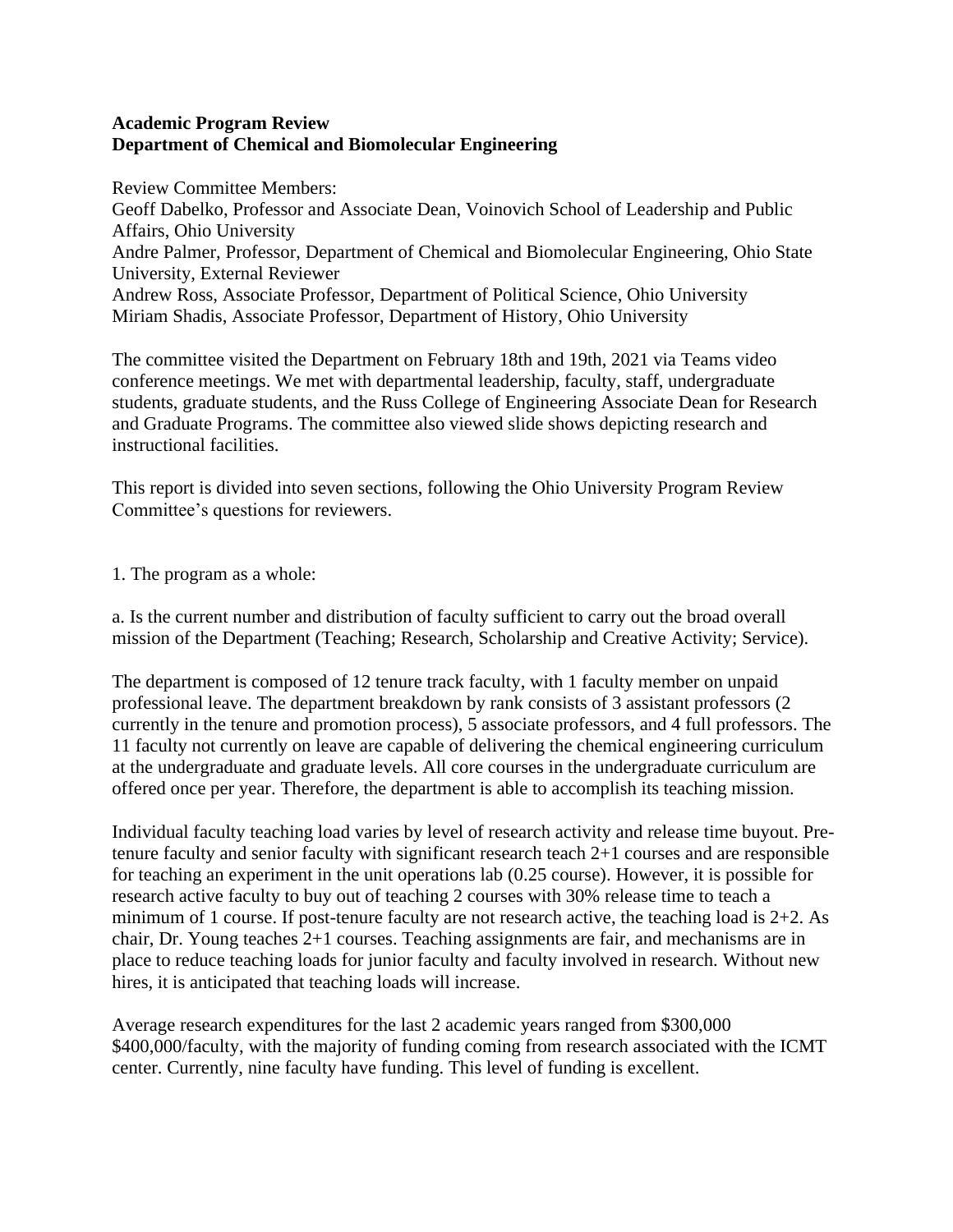Currently, the department has 145 undergraduate majors yielding a student to faculty ratio of 13:1. The graduate program is smaller in comparison and has 55 students yielding a graduate student to faculty ratio of 5:1. These ratios are excellent and facilitate better teaching.

Assistant professors felt supported by the chair and faculty. All faculty receive annual reviews. For junior faculty, these are helpful to gauge their progress with respect to teaching, research and service goals towards promotion and tenure. Junior faculty teaching loads are lower than associate and full professors. In addition, junior faculty are assigned to teach the same courses every year until attainment of promotion and tenure, in order to reduce course preparation time and make time for their research activities. Senior faculty also team teach with new faculty to help them acclimatize to teaching at OU. This overall approach to teaching facilitates junior faculty to establish their independent research programs. Junior faculty are also assigned a mentor in their research area to help them establish their research programs.

The service load is appropriate for junior faculty, with most of their effort devoted to teaching and research. In addition, the department helps connect new faculty with resources at OU to promote their research programs e.g., ICMT. Faculty are in the process of clarifying a workload policy that takes into account service to the profession, which is required for promotion, but does not count toward the normal 10% service load.

b. Is the level of the Department's RSCA appropriate for the program given the size of the faculty and the resources available to the Department? Is the Department's level of external funding at an appropriate level?

OU is a Carnegie R2 institution. Therefore, the RSCA for the program is appropriate, although the faculty overperform with respect to their research output. The top 20 chemical engineering programs in the US have average annual research expenditures/faculty on the order of ~\$500,000/faculty. Therefore, the chemical engineering department's research expenditures compare quite well with these top departments. The Corrosion Center accounts for a very large percentage of the department's funding, which if increased further creates an unbalanced funding portfolio.

c. Is the level of service, outside of teaching, appropriate for the program given its size and the role that it plays in the University and broader communities it interacts with? Is the Department able to fulfill its service mission?

The service load of the department is appropriate, and fulfills its service mission. Departmental leadership ensures that pre-tenure faculty are not called upon to do significant service that would potentially impede their ability to conduct funded research and publish at desired levels.

d. Does the Department have an appropriate level of financial resources, staff, physical facilities, library resources, and technology to fulfill its mission?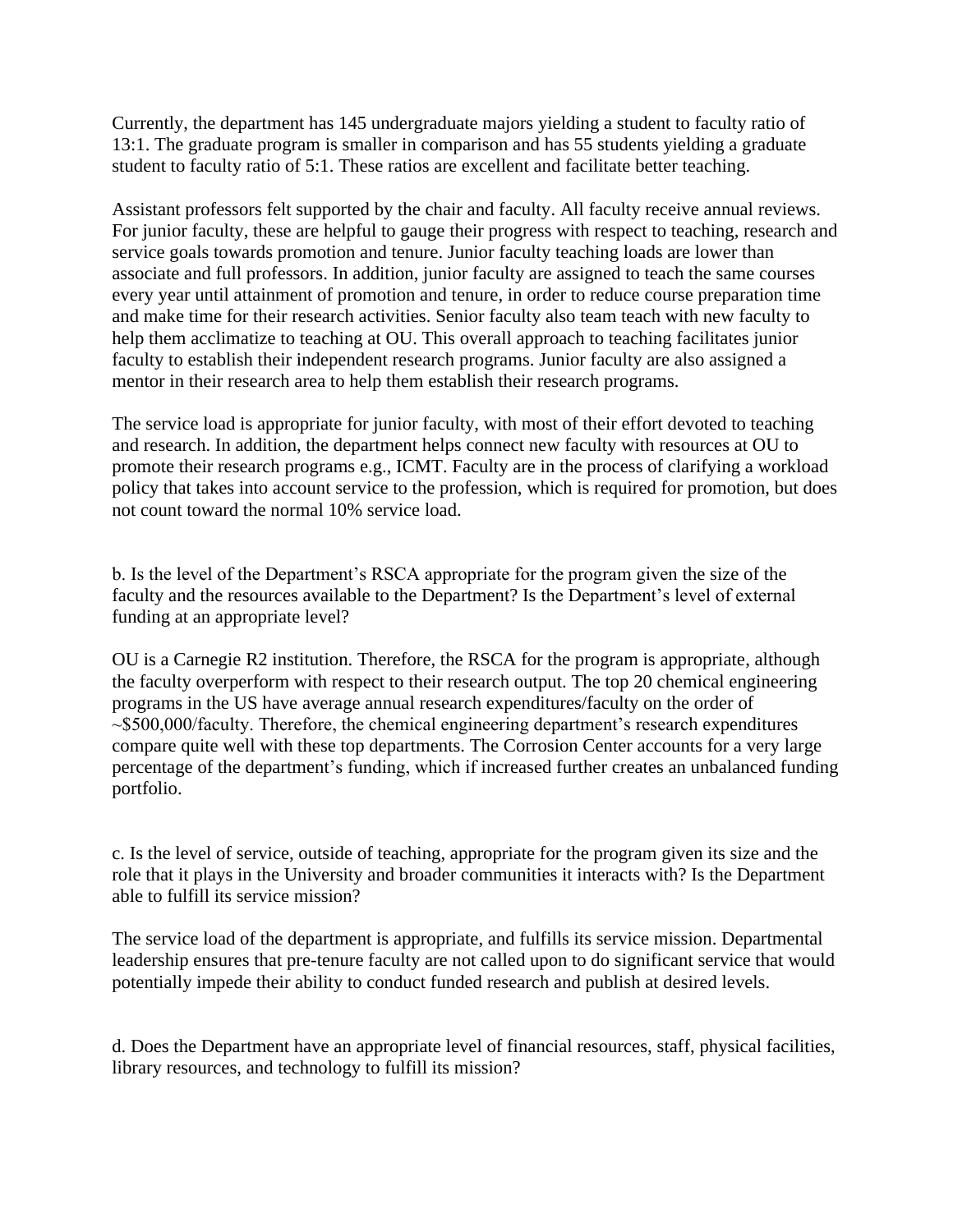The department has two full time staff that help run the department office and the undergraduate unit operations lab. However, it could use one additional staff member to support the graduate program. Students and faculty reported concerns that the hands-on services formerly offered by its part-time graduate program coordinator are not being delivered at the college level. The loss of this position has also displaced some support services and advising work onto faculty, and affected departmental morale. The current procurement processes often result in significant delays, sometimes months, to receive research supplies and software. These delays are especially problematic for externally funded efforts that often operate on specific timelines. These delays have the potential to adversely affect student learning outcomes and time to completion of graduate degrees. The physical infrastructure in the department is old and in need of renovation. While the university's current fiscal situation may not permit tenure track hiring in the near term, the department is lean in terms of faculty needed to deliver the curriculum and additional departures (such as expected retirements within five years) may significantly erode curricular and research capabilities. Given recent departures and the potential for at least one more, the department could also use additional faculty to improve its research output.

2. Undergraduate Program:

a. Is the Department fulfilling its service role, adequately preparing nonmajors for future coursework and/or satisfying the needs for general education?

The department does not offer service courses to the university community.

b. Is the program attracting majors likely to succeed in the program? Is the number of majors appropriate for the program? Is the program attracting a diverse group of students?

The 4 year degree completion rate for ChE students ranged from 42-71% during the reporting period, which is the highest in the College of Engineering. After entering their third-year courses, the retention rate is almost 100%. The student to faculty ratio (13:1) is excellent. The undergraduate population during the reporting period ranged from 28–44% for female and 9– 17% for underrepresented groups.

Undergraduate enrollment in the program has declined in 2020, but the reduced numbers are commensurate with the campus-wide decline in enrollment during this period.

c. Does the undergraduate curriculum provide majors with an adequate background to pursue discipline-related careers or graduate work following graduation?

Chemical engineering majors take 52 credits of chemical engineering courses. These courses provide them with a solid background to pursue discipline-related careers or graduate studies.

However, students are concerned about doing coops during the semester, which delays their graduation by 1 year, since core courses are only offered once per year. Students also reported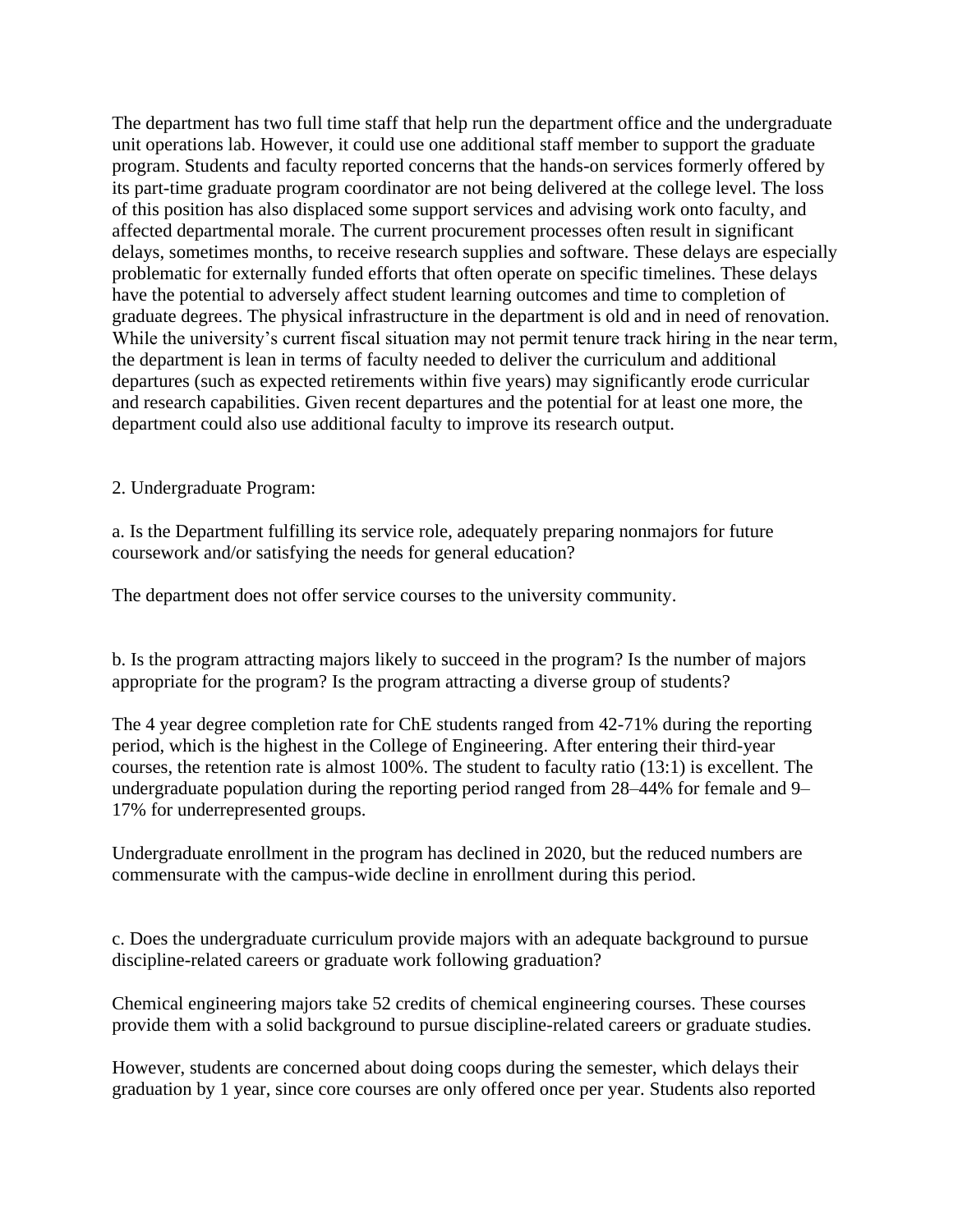some reluctance to pursue study abroad and other co-curricular activities that could incur a fullyear delay in time to graduation. One student expressed the general observation that they were receiving an education in engineering but did not have access to "the rest of the undergraduate experience." Students indicated that co-curricular programming was strong related to engineering topics, but they wished there were more information sessions and advising about campus-wide opportunities such as study abroad during summer semester where programs may not delay time to graduation. Students need very attentive advising in order to take their general education requirements, pass every class, and graduate in a timely way. There is very little room for electives or minors without careful planning from the first semester.

d. Are the resources and the number of and distribution of faculty sufficient to support the undergraduate program?

The current number of faculty are sufficient to deliver the curriculum. However, additional faculty would help provide more technical electives and research opportunities to students, and the loss of any single other faculty member will jeopardize the department's ability to offer many electives.

e. Are pedagogical practices appropriate? Are program learning outcomes adequately assessed?

Learning outcomes for B.S. students in Engineering conform to those outlined by ABET (Accreditation Board for Engineering and Technology), and are assessed primarily though project-based learning and examinations. ABET most recently accredited the program in 2016- 17, and that accreditation is valid through 9/2023. The Chemical Engineering faculty review the assessment process twice a year.

Students appear to appreciate the more problem-oriented and active learning models used in ChE classes.

Newly hired faculty in the review period attended the National Effective Teaching Institute (NETI) sponsored by the American Society of Engineering Education (ASEE) at the department's expense. This teaching workshop introduces faculty to best practices in teaching techniques.

Program educational objectives are developed by the faculty in consultation with the Departmental Board of Advisors and the student body. These objectives are then assessed by ABET. ABET defined Student Learning Outcomes for all engineering departments and ChE adopted them.

f. Are students able to move into to discipline-related careers and/or pursue further academic work?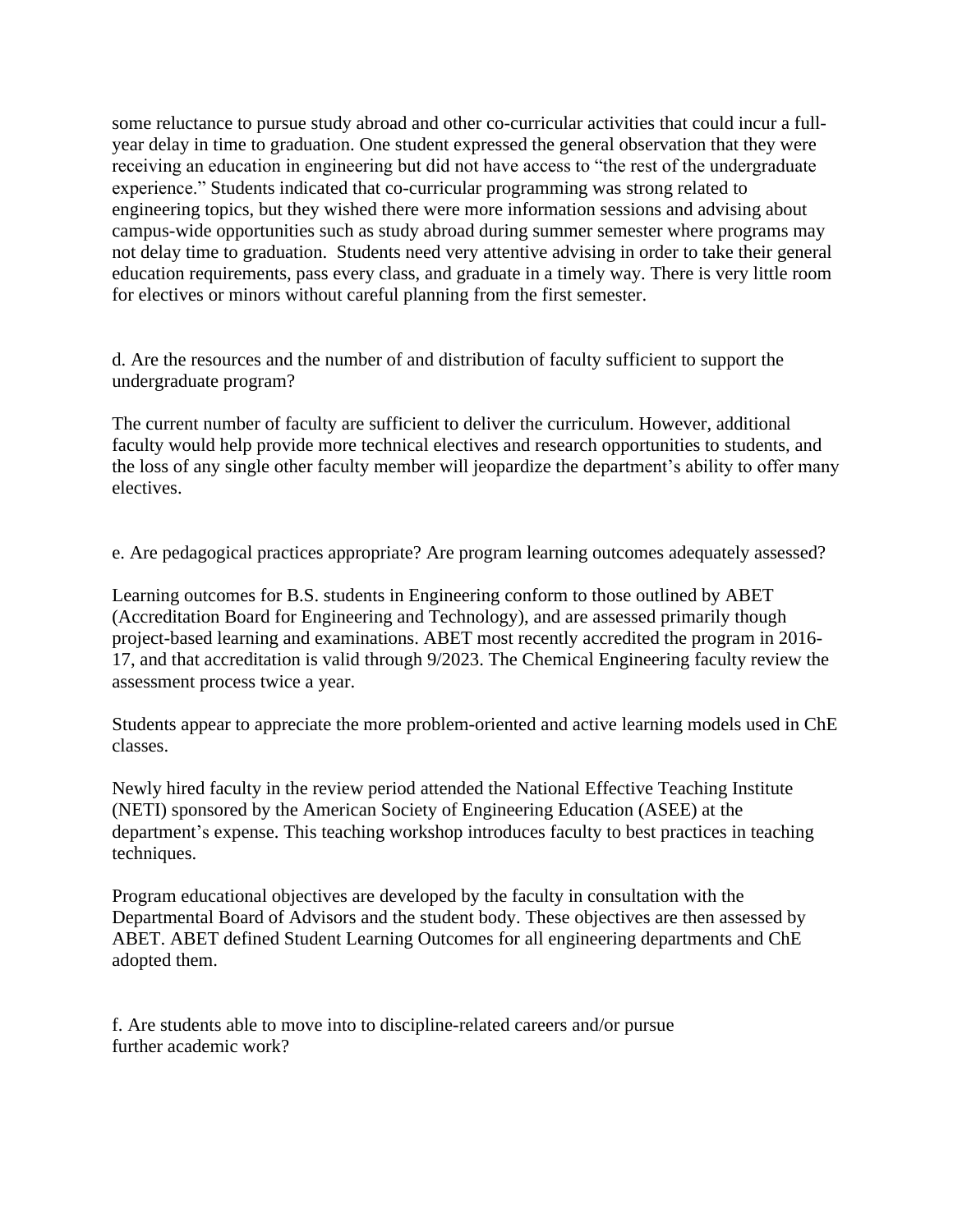Senior students expressed concern about the limited number of chemical engineering companies that attend the OU career fairs. Some students expressed interest in greater geographic diversity among industry representatives in job fairs (beyond Ohio). There is general consensus that Handshake is not a good tool for looking for jobs, and the Career Leadership Development Center is inadequate to the particular needs of engineers. However, students appreciated the career advice given by faculty when students solicited it.

3. Graduate Program:

a. Is the program attracting students likely to succeed in the program? Is the number of students appropriate for the program? Is the program attracting a diverse group of students?

The graduate program attracts many international students, especially top-notch students interested in corrosion research. There are on-going challenges associated with recruiting international students that extend far beyond Ohio University and potentially make Ohio University (and most engineering colleges) vulnerable to external factors. The department and college are actively managing these challenges as much as possible and faculty leaders cited new geographic diversification of graduate students based on networks from new junior faculty.

During the reporting period, the composition of the graduate program ranged from 36–43% for female students and 0–7% for underrepresented students.

b. Does the graduate curriculum provide an adequate background to pursue discipline-related careers following graduation?

The graduate curriculum provides a solid foundation in applied mathematics, thermodynamics, transport phenomena and kinetics and reactor design, which allows the majority of graduate students to find careers in industry.

c. Does the program provide adequate mentoring and advising to students to prepare them for discipline-related careers?

The placement record for graduate programs is very strong, with high numbers heading to industry positions and a select number to academic positions.

Students indicated they would welcome more systematic and more robust contacts with alumni playing mentoring and job preparation roles. Such a program may also reduce the advising burden on current faculty.

The high number of international students creates special needs for both initial orientation and on-going support. Students would benefit from periodic reminders or briefings relating to department procedures and resources, as well as college- and university-level support services.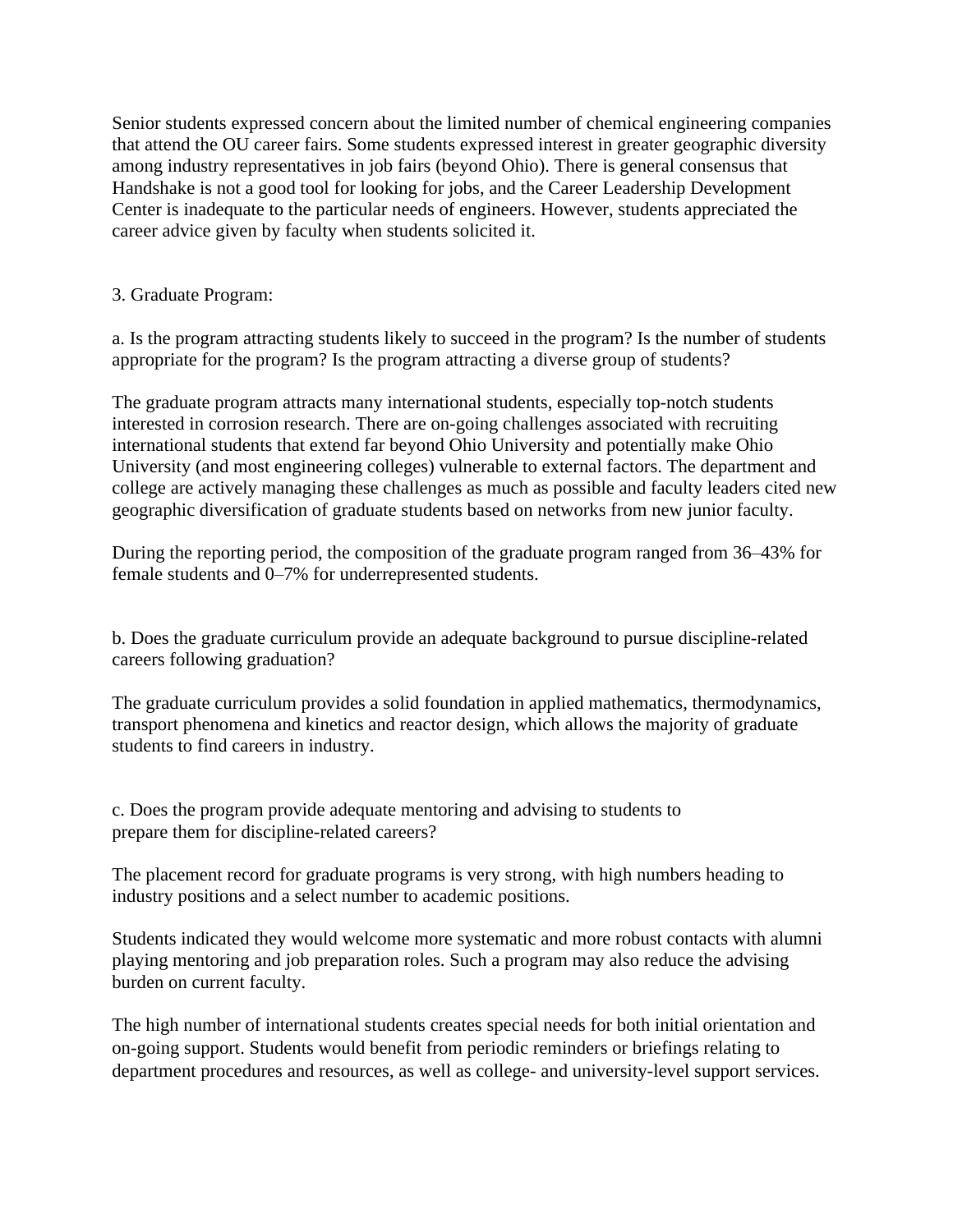For example, students were unsure about to whom to take their concerns, when faculty were leaving and labs were closing.

d. Are the resources and the number of and distribution of faculty sufficient to support the graduate program?

The number of faculty are currently sufficient to support the graduate program. However, if Amir Farnoud does not return to Ohio University from his current leave to work in industry, this departure of a well-regarded and highly productive colleague will impact course offerings and research training in the biomedical engineering MS program.

e. Does the program offer appropriate financial support to graduate students?

The graduate student stipend ranges from \$25,000-\$30,000. This is competitive nationally given the low cost of living in Athens.

f. Are program learning outcomes adequately assessed?

Program learning outcomes are comprehensively assessed via passing required core courses, electives, thesis or dissertation proposal, comprehensive and qualifying exams, and the final thesis defense.

Doctoral students expressed some concern about the structure and timing of the comprehensive exam and qualifying exam. There appears to be a credible rationale for the department's approach to this assessment process, and so there may be room for clearer communication regarding its rationale.

g. Are students able to move into to discipline-related careers?

In general, students were able to secure industrial and postdoctoral positions. Students in the ICMT center placed well in industry.

However, graduate students need more support in securing jobs. The Ohio University Career Center can provide basic professional development and advice in securing employment, but it is not able to provide the more discipline and sector-specific assistance associated with engineering careers. Coordinating support between university-wide resources and college and department specific resources would likely improve job seeking support.

4. Areas of concern.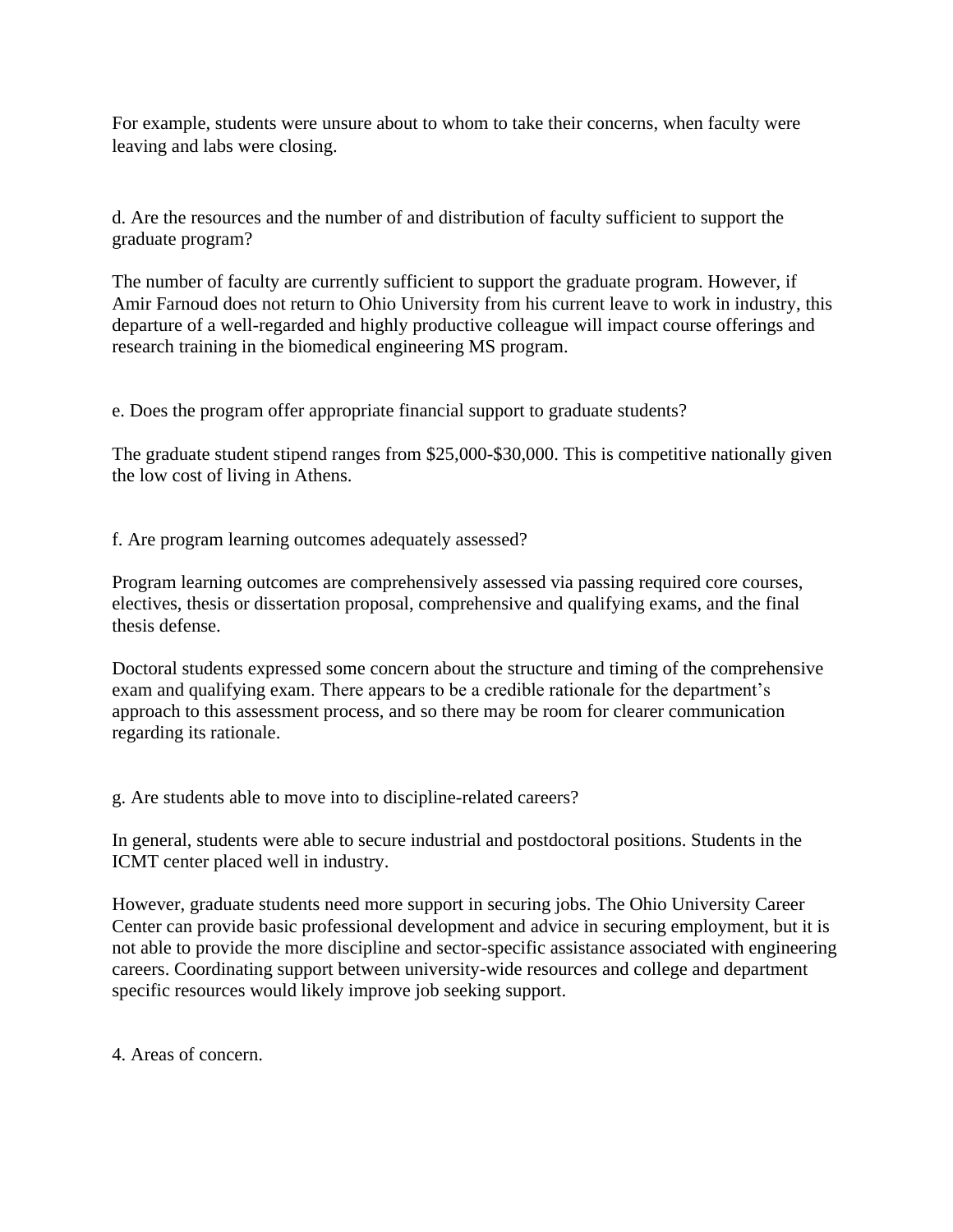Ohio University has Carnegie R2 teaching expectations of its faculty, but the university and departments including Chemical and Biomolecular Engineering often has R1 research expectations of its faculty. Recent communications from the OU senior administration have not been consistent on this question suggesting greater emphasis on curriculum than research. Some faculty in the department expressed confusion and frustration regarding these potential changes in expectations for tenure and promotion. Moreover, faculty at the associate professor level were unclear about what precisely would be required of them or count toward promotion to full professor.

Delivering the MS biomedical engineering program will be difficult if Amir Farnoud leaves OU.

Two senior faculty will retire within 5 years. It is critical that OU replace them to continue to effectively deliver the undergraduate program. One of these faculty bears a significant amount of administrative duties and is responsible for preparing the ABET accreditation self-study, course scheduling, serves as college curriculum committee chair, advises students, performs graduation checks, approves transfer credits, and visits with high school students and parents.

The size of the faculty is at a critical stage, where losing one faculty member will have a significant effect on delivering the undergraduate curriculum.

It seems like there are serious issues with space for faculty research. A new building will yield  $\sim$ 15,000 sq ft for the department, but specific faculty are in need of additional space in the interim, a period that is expected to last years rather than months.

## 5. Recommendations.

The loss of Dr. Botte and Dr. Farnoud, the departure of Dr. Lee, impending retirements of Drs. Crist and Ridgeway, and financial problems at OU will present serious challenges in delivering the ChE curriculum while maintaining research activities. The committee recommends that the department be allowed to hire faculty to replace lost faculty and future faculty retirements. As noted in the self-study, the next faculty hires should continue to prioritize diversity.

The Department should take steps to enhance support for graduate students. Areas needing attention include guidance for the comprehensive exams, information relating to department procedures and resources, and orientation to college- and university-level services.

The Department could consider ways to enhance support for undergraduate students. Additional course offerings or a more flexible curricular structure could allow students to pursue study abroad, internships, coop placements, and other co-curricular activities without incurring a delay in progress to graduation. Undergraduates could benefit also from additional career planning resources at departmental and college levels.

6. Commendations.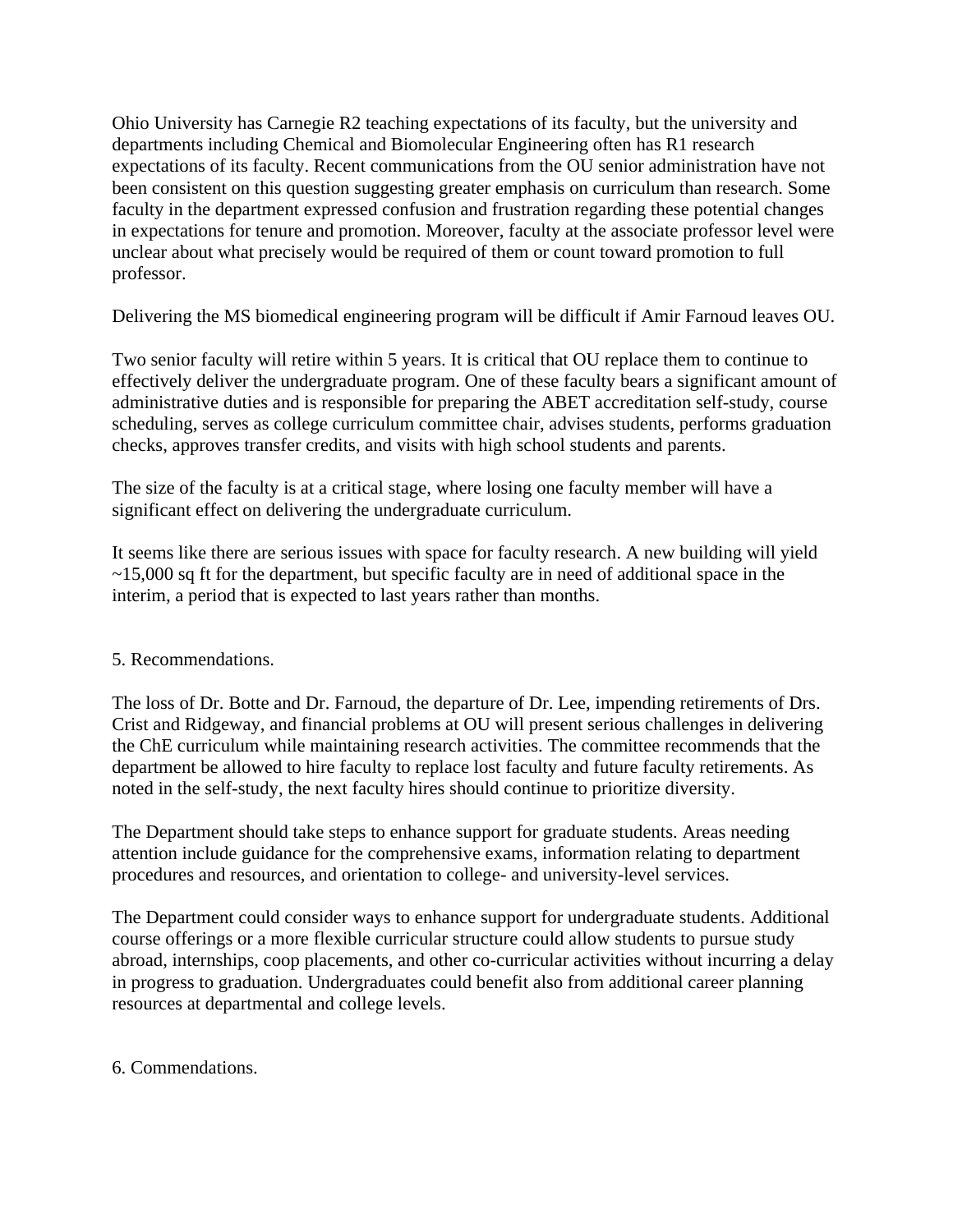Dr. Young deserves credit for speaking out against racial and social injustice issues when many other leaders across campus did not. Faculty and staff also reported general appreciation for Dr. Young's extended service and her work in maintaining a collegial culture within the department.

Faculty associated with the Corrosion Center are well funded with graduate students going on to successful careers in industry and academia.

The 4+1 Biomedical Engineering option with undergraduate affiliates drawn from across Russ College engineering majors is an example of synergistic recruiting at both the undergraduate and master's levels.

7. Overall judgment: Is the program viable as a whole?

The program is fulfilling its goal towards teaching and training students for successful careers in industry. Faculty research is adding to the knowledge base in chemical engineering. And the faculty are contributing to service activities at all levels throughout the university, and the greater scientific community. The program is viable.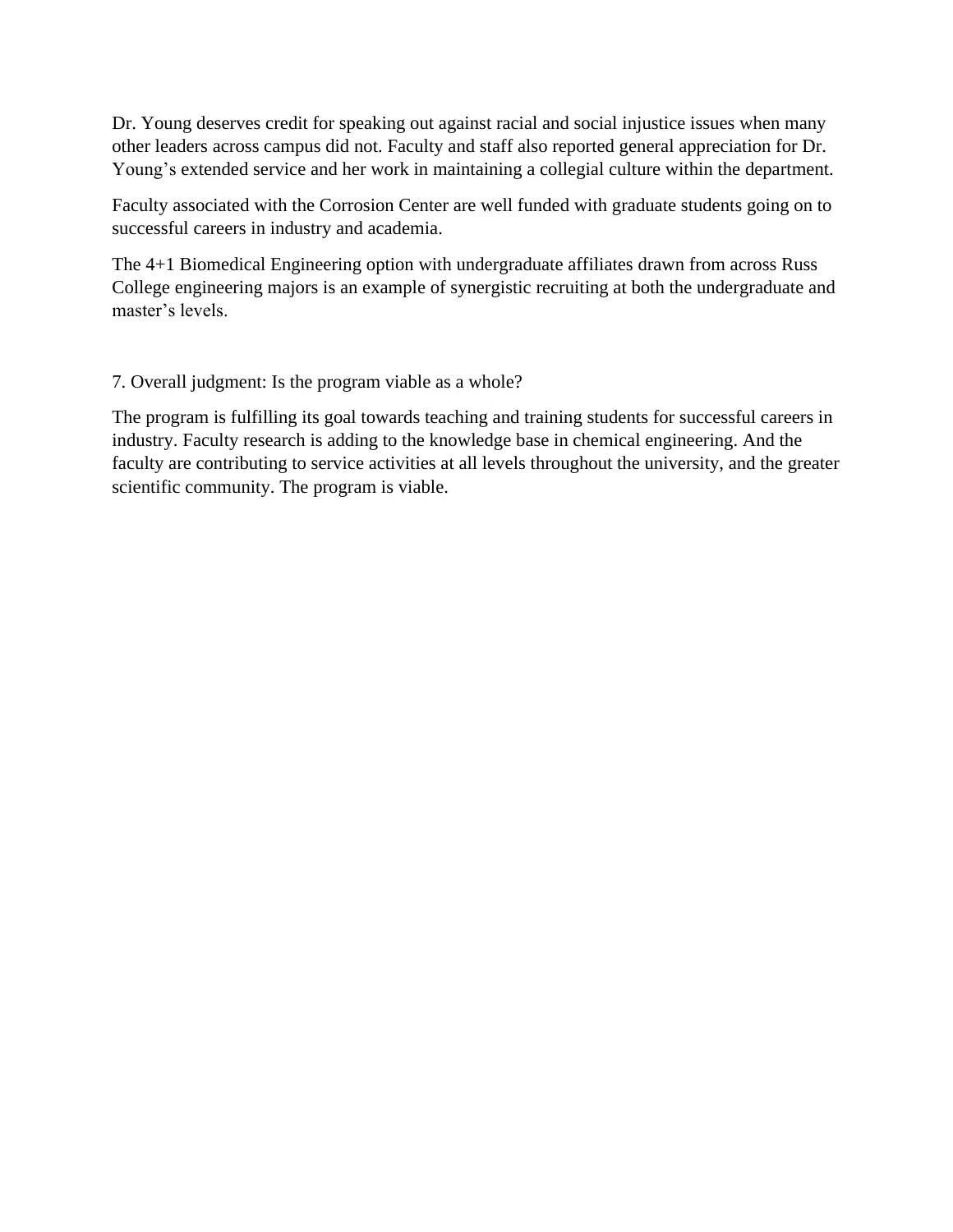

- To: Barbel Such, Chair, UCC Curriculum Council
- From: Valerie Young, Chair, Department of Chemical and Biomolecular Engineering Mei Wei, Dean, Russ College of Engineering and Technology
- cc: 7 Year Review Committee members Geoff Dabelko (Voinovich School of Leadership and Public Affairs), Andre Palmer (Department of Chemical & Biomolecular Engineering, the Ohio State University), Andrew Ross (Department of Political Science), Miriam Shadis (Department of History)
- Date: 7 April 2021
- Re: Combined Department and College Response to the Report of the 7 Year Review Committee for Chemical and Biomolecular Engineering

We thank the committee for the time devoted to reading the department self-study, to meeting with faculty, staff, and students virtually over two days, and to preparing their report. In a time when all of us are stretched particularly thin, their commitment to service is much appreciated.

This response is prepared by Department Chair Valerie Young, and has been reviewed and approved by Dean Wei.

There are two corrections and two clarifications to the committee's report. Corrections:

- The correct spelling of the undergraduate program chair's name is "Ridgway".
- Required core courses in the first two years of the BS CHE curriculum are taught twice per year. Required core courses in the second two years of the BS CHE curriculum are taught once per year.

Clarifications:

- Release time (paid from external funds) required to reduce teaching load to 1 course is 45% (i.e., 45% of salary and benefits paid with external funds) as of AY 20-21. The 30 % value was in effect for the review reporting period, under our prior workload policy.
- Although the department did not teach service courses during the review period, as a result of recent cuts in non-tenure-track faculty outside of our department, we will add 4 – 8 sections of service courses for programs in the college to our teaching obligations beginning in AY 21-22. (We have sufficient faculty teaching capacity to cover 4 as a result of other curricular changes, assuming no changes in our faculty numbers.)

As department chair, I agree with the concerns raised by the committee regarding the critical state of our faculty numbers and the corresponding fragility of our future ability to meet teaching and service obligations to our undergraduate and graduate programs in engineering. Two senior faculty recently departed (Dr. Botte to be congratulated on her position as Department Chair at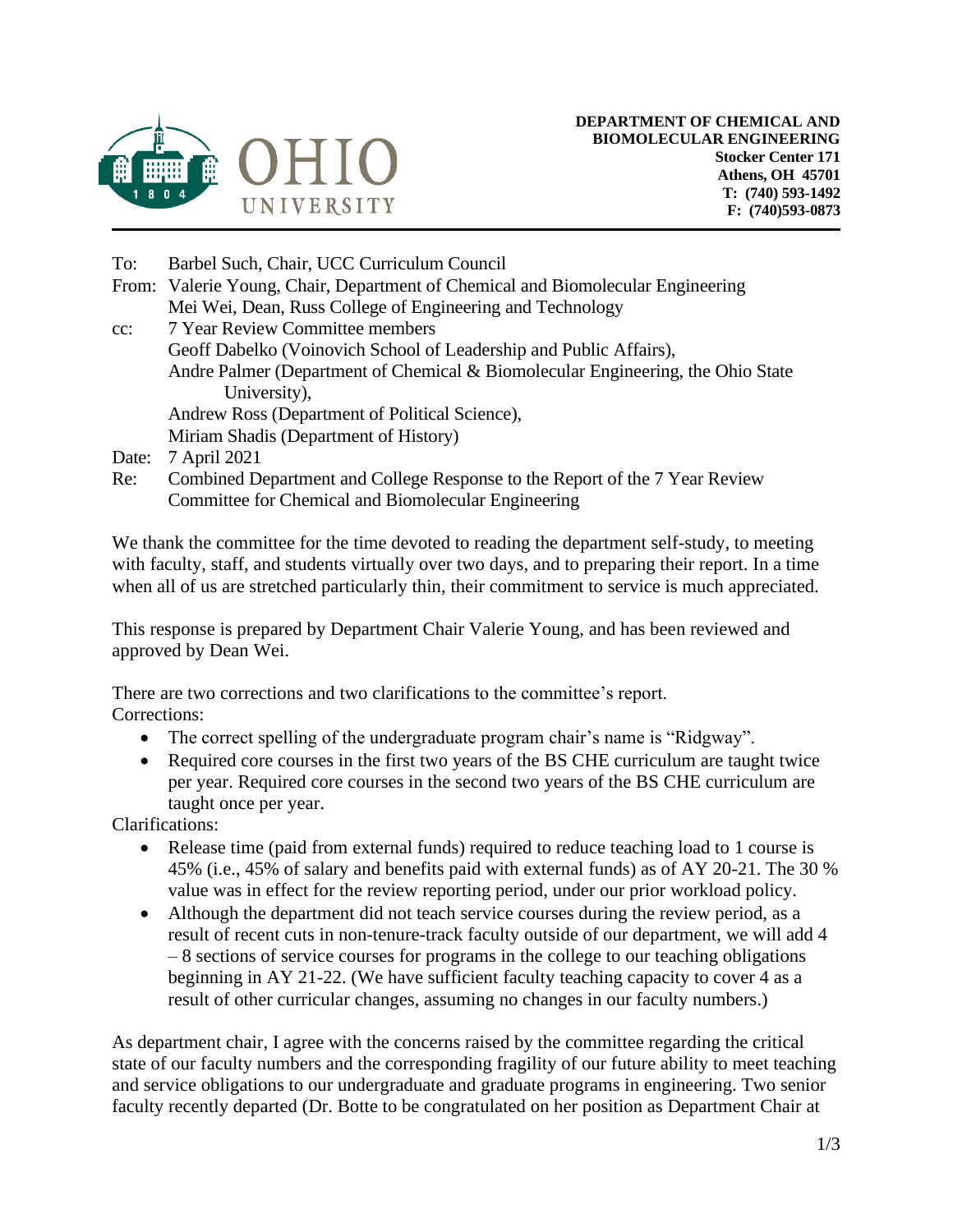Texas Tech, Dr. Lee voluntarily separated after 3+ years of administrative leave); we were fortunate to hire one new assistant professor who started in AY 20-21. We face losing up to four faculty to retirement within 3 years, plus the immediate possibility of losing our faculty member currently on unpaid professional leave to industry. Impending retirements include the CHE undergraduate chair and CHE graduate program chair. The recent contraction of administrative staff and college-level non-tenure-track faculty lines has increased our service and teaching obligations. This department long ago made many "teaching efficiency" decisions: not offering under-enrolled courses, offering elective courses and even some graduate core courses only every other year, so these types of measures will not change our situation. I also note that our teaching load is driven by the number of courses in the discipline that must be taught, and although we lack capacity to teach more courses, we could accommodate more students in those courses. We prefer our undergraduate student : faculty ratio stable at about 17:1, and actively participate in college recruiting efforts. We have a recent undergraduate enrollment drop in line with the university as a whole (report section 2b), which we are working locally to reverse.

The committee expressed concern that it will be difficult to deliver the MS BME program if Amir Farnoud leaves permanently for industry, commenting (report section 3.d) on Dr. Farnoud's contributions in teaching and research mentoring. Fortunately, the interdisciplinary nature of the program provides resilience for research mentoring. Having added Dr. Andrew Weems of Mechanical Engineering and Dean Wei as active BME advisors, the MS BME program's research mentoring aspect is stable, and will be markedly stronger if Dr. Farnoud returns as hoped. However, the loss of teaching capacity would not be easily covered in the case of Dr. Farnoud's permanent departure; Dr. Weems' home department has no excess teaching capacity. We hope that it will be possible to engage faculty in HCOM in leading the small number of core courses required for this interdisciplinary program, given our recent formalization of the MS BME / DO combined degree program.

I share the committee's concern regarding inconsistent messaging from the highest university administrative levels about the research mission. This department has responded over more than two decades to calls from the college and university to strive for R1 research performance while valuing teaching and mentoring. This department's research expenditures compare favorably to the top 20 departments in our discipline in the nation (report section 1.b). The committee also notes our research space deficit, recent senior administration statements that de-emphasize research, and a tendency for Ohio University to impose R2 workload expectations for teaching and service with R1 expectations for research. The best R2 institutions include exceptional research units. I look for support from the college and university for this department to continue in such a role.

I concur with the committee's recommendation for this department to hire faculty *soon*, given the concerns outlined. I hope for approval to begin a search in Fall 2021 for a new faculty member to start in Fall 2022. Should Dr. Farnoud decide to remain in industry after his leave ends in Summer 2021, approval for a search on that timeline becomes imperative.

Regarding recommendations for graduate and undergraduate support, the department will continue to update professional advising for students and welcomes the feedback that we should better communicate the reasoning behind our curricular decisions to students. I would ask the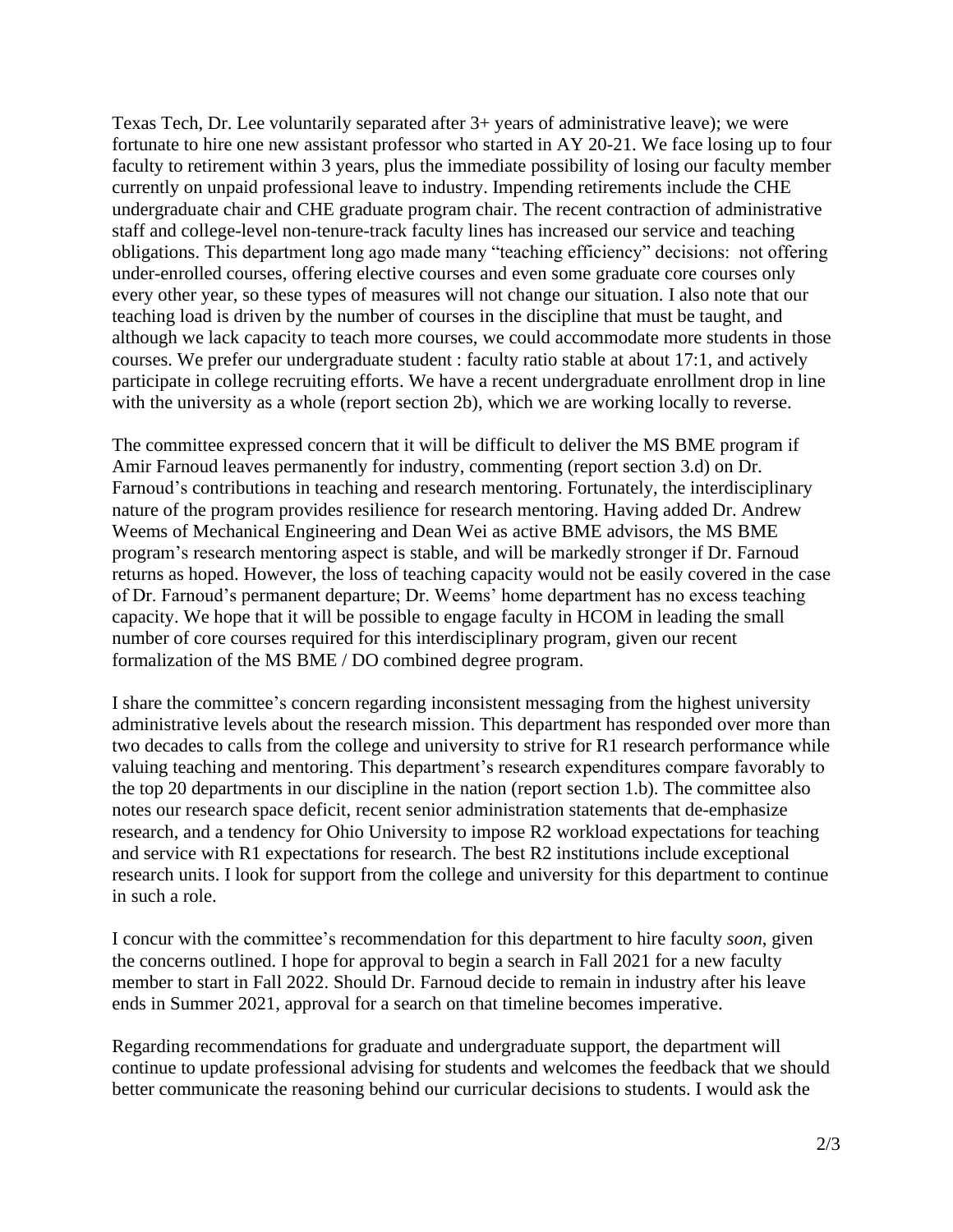Career and Leadership Development Center to examine and enhance support to graduate students across all disciplines. At the college level, support for career development is recovering from restructuring in response to budget cuts and the disruption of the pandemic and is an area of college emphasis. I appreciate the college's recent graduate recruiting initiatives.

I wish to call attention to the committee's comments in section 1d about procurement (which is a university-level problem to address) and about the leanness of staffing.

Finally, I appreciate the committee's commendations for the department and for me. In my 15 years as department chair, it has been an overall pleasure to serve the faculty and staff of this department, who demonstrate their commitment to student success daily.

I note that Dean Wei has reviewed and approved this response. Under her leadership, the college is reviewing workload policies and their implementation at the department level, as well as research space quality and utilization.

Regards

Valenie 2 Young

Valerie L. Young, Chair

Lee Mei

Mei Wei, Dean